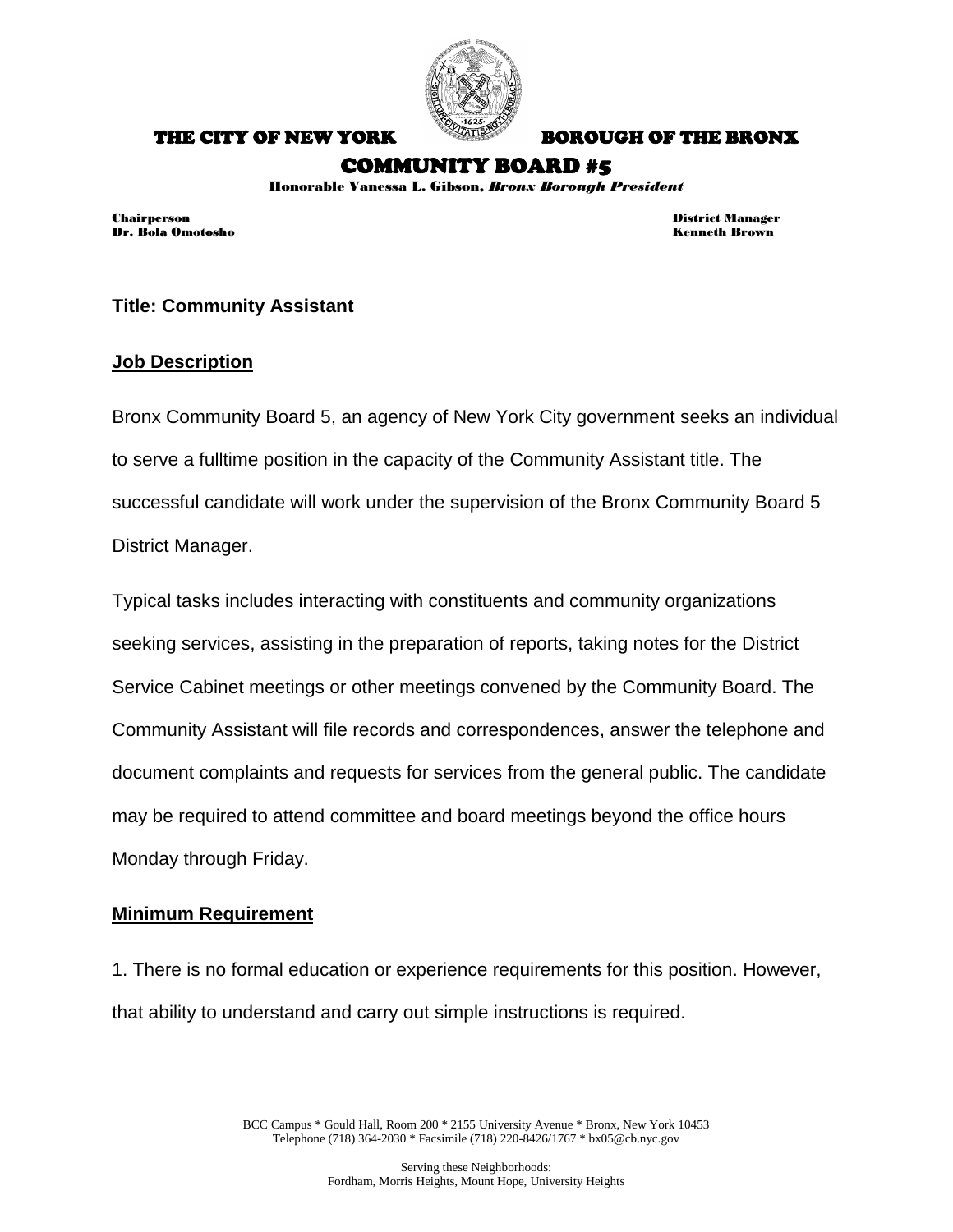2. Candidates must be able to read, write and be understood and understand both English and Spanish fluently.

#### **Preferred Skills**

The selected candidate must be proficient in Microsoft Office. In addition, strong communication skills, interpersonal skills and team oriented.

#### **Residency Requirements**

The successful candidate for the Community Assistant position will be required to be a resident of the City of New York within 90 days of hiring.

## **Vaccination Requirement**

As of August 2, 2021, all new hires at City agencies must be vaccinated against the COVID-19 virus, unless they have been granted a reasonable accommodation for religion or disability. If you are offered city employment, this requirement must be met by your date of hire, unless a reasonable accommodation for exemption is received and approved by the hiring agency.

## **To Apply**

All resumes should be emailed to  $Bx05@cb.nyc.gov$  or mailed to the address below. All resumes should be submitted by the deadline date.